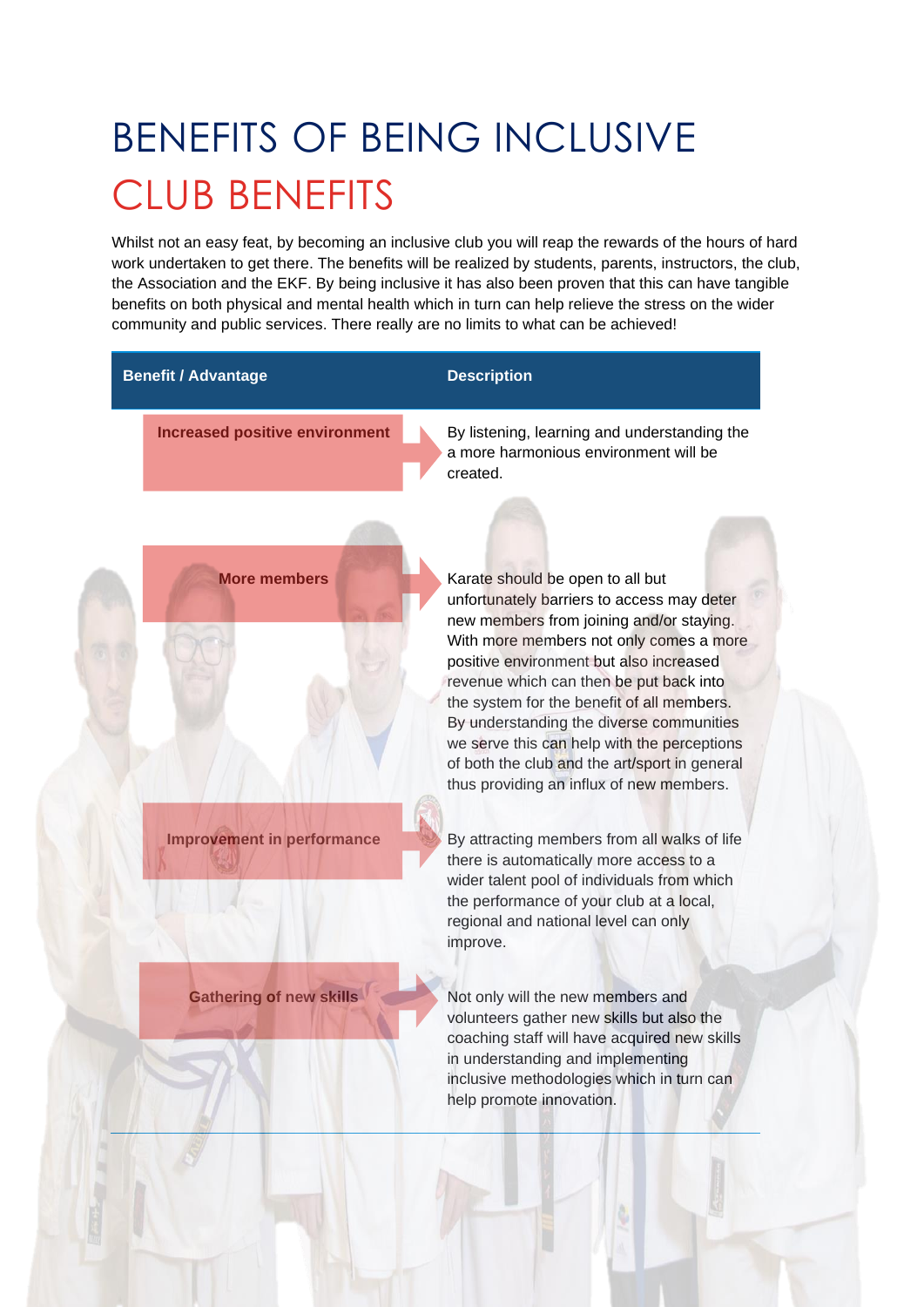### **Benefit / Advantage Description COVIDENT**

Additional funding opportunities A proactive approach to inclusion can open up funding opportunities in the form of grants or sponsorship. There is an array of funding opportunities which clubs can submit bids - from a national level to a very local council level too. Commercial partners are increasingly focusing on rewarding those with a demonstrable commitment to community and inclusivity.

**Boost of community profile and presence**

**Establishment of improved social networks**

Be the focal point of your community by being open to all regardless of any of the characteristics listed in the Equality Act. By being the hub of the community with a big profile this in turn can link into any number of the other benefits listed.

Equality and diversity afford clubs greater opportunities to engage with a wider network of people, charities and other organisations.

**Increase in volunteers** Karate clubs often rely on the goodwill of volunteers to run. By ensuring the right environment this can encourage more volunteers to feel empowered to offer their services and skill sets to assist the club in any activities which are required.

### INDIVIDUAL BENEFITS

There are numerous benefits for individual karateka that can be realised by being part of a club that is truly inclusive.

These benefits can also extend beyond the reach of those benefits typically associated with the sport e.g. discipline, flexibility, strength

Being part of an inclusive club can broaden the horizons and outlook of members and help to instil in them a passion to fight for the equal rights of all. It can help break down barriers and create new and long-lasting friendship and support networks.